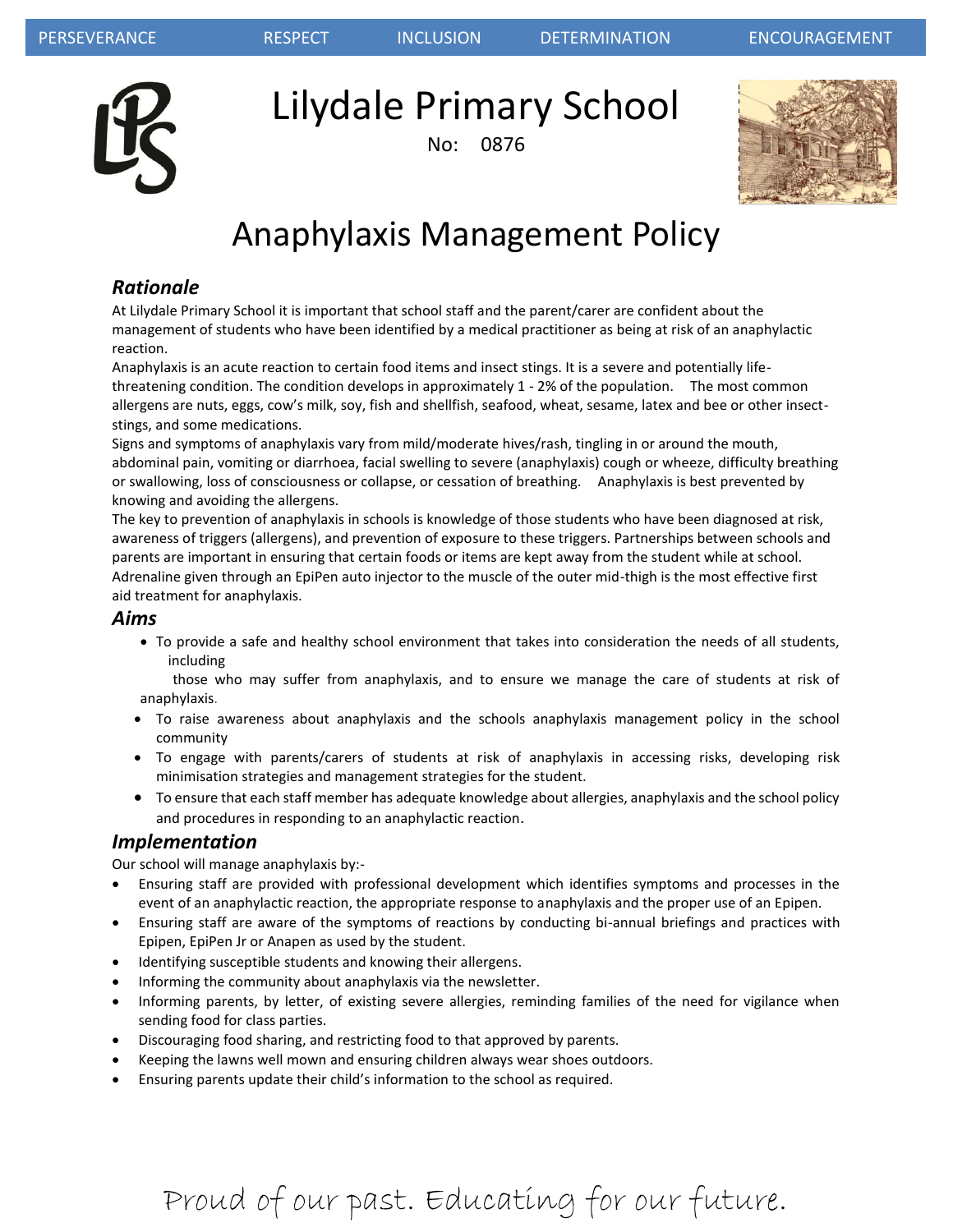- Determining the most suitable location to allow for storage at the appropriate temperature, by negotiation between school management, the parents and the child's teacher, annually.
- Supporting this emergency plan further at the school level via an Anaphylaxis Emergency Management Plan. Copies will be located in first aid room, classrooms, library and administration offices. Student photo is in staff room and first aid room.
- **Strongly discouraging** certain types of foods including nuts and products which contain nuts. Banning food is not a strategy recommended by the Royal Children's Hospital, however, our school canteen is nut-free and the school will request that parents do not send these items to school in classes known to have anaphylactic students.
- Schools must determine the number of backup adrenaline auto-injection devices to be purchased for general use, taking into account the number of students at risk of anaphylaxis and the likely availability of a backup device in various settings, including school excursions and camps.
- First Aid Coordinator will check the dates each term and will notify parents that the Epipen is about to expire.
- Maintaining a 'back-up' Epipen for emergencies.
- Schools must complete the Anaphylaxis Risk Management Checklist on an annual basis.

#### *Parents will be required to:*

- Provide an Epipen and ensuring that it is within the labeled guidelines and use by date.
- Provide an emergency management plan developed by a health professional, which is reviewed annually, and an Epipen. The plan must outline the student's known allergies and the types of reactions to be expected.

#### *In the event of an anaphylactic reaction the school will adhere to the individual's anaphylaxis plan:*

| • Lay the person flat - do NOT stand or walk | • Then contact the parent                               |
|----------------------------------------------|---------------------------------------------------------|
| • Administer the EpiPen as prescribed        | If there is no improvement in 5 minutes, administer the |
| • Call an Ambulance $-$ Ring 000             | school's epipen.                                        |

## *Individual Anaphylaxis Management Plan*

- The Principal will ensure that an individual management plan is developed, in consultation with the student's parent(s), for any student who has been diagnosed by a medical practitioner as being at risk of anaphylaxis.
- The individual anaphylaxis management plan will be in place as soon as practicable after the student enrols and where possible before their first day of school.
- The individual anaphylaxis management plan will set out the following:
	- Information about the diagnosis, including the type of allergies the student has (based on a diagnosis from a medical practitioner).
	- Strategies to minimise the risk of exposure to allergens while the student is under the care or supervision of the school staff, for in-school and out of school settings including camps and excursions.
	- The name of the person/s responsible for implementing the strategies.
	- Information on where the student's medication will be stored.
	- The student's emergency contact details.
	- An emergency procedures plan (ASCIA Action Plan), provided by the parent, that:
		- Sets out the emergency procedures to be taken in the event of an allergic reaction;
			- Is signed by a medical practitioner who was treating the child on the date the practitioner signs the emergency procedures plan; and
			- Includes an up to date photograph of the student.
	- The student's individual management plan will be reviewed, in consultation with the student's parents/carers:
		- Annually, and as applicable,
		- **•** If the student's condition changes, or
		- Immediately after a student has an anaphylaxis reaction at school
- It is the responsibility of the parent to:
	- Provide the emergency procedures plan (ASCIA Action Plan).
	- Inform the school if their child's medical condition changes, and if relevant provide an updated emergency procedures plan (ASCIA Action Plan).

# Proud of our past. Educating for our future.